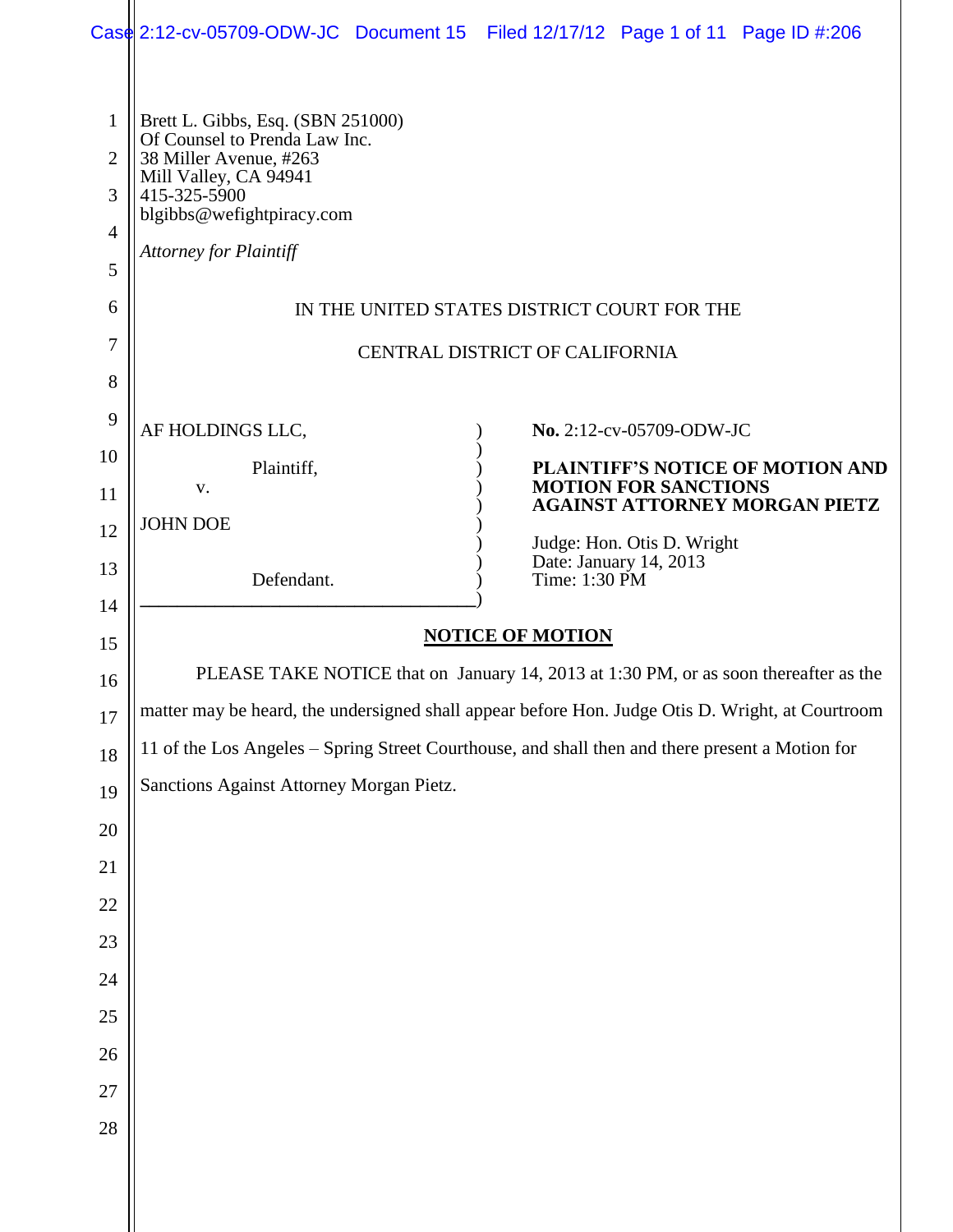2 3

4

5

6

7

8

9

10

11

12

13

1

### **MOTION FOR SANCTIONS AGAINST ATTORNEY MORGAN PIETZ**

Plaintiff AF Holdings LLC, by and through its undersigned counsel, hereby files this Motion for Sanctions against Attorney Morgan Pietz, pursuant to the Court's inherent authority and 28 U.S.C. §1927.

**FACTUAL BACKGROUND**

Mr. Pietz has engaged in a concerted, bad faith effort to elicit publicity for himself and obtain clients. His actions demonstrate a willful disregard of the norms and standards of the judicial process, as well as the consequences his actions have upon the judicial system, opposing counsel, and his own clients. As a result, he has cost true parties to the case, as well as the Court, money and time in responding and/or reading his numerous baseless and irrelevant court filings.

The most recent of these actions—and the one which best illuminates Mr. Pietz's true motivations—occurred on December 13, 2012. Mr. Pietz filed an Administrative Motion to Exceed Five-Page Limit for Administrative Motion to Relate Cases in the Northern District of California, in Case No. 4:12-cv-02049-PJH (hereinafter "12-2049). Mr. Pietz was clearly aware that Northern District Local Rules establish a 5 page limit for administrative motions. (*See* L.R. 7-11(a)). Mr. Pietz did not, however, bother to wait for the Court to rule on his Motion; instead, Mr. Pietz decided to file his Administrative Motion to Relate cases less than an hour after he'd moved the Court to grant him an exception to the page limit requirement. The Motion he submitted consisted of 108 total pages, 18 of which embodied his "argument"—still exceeding even the 10-page limit which he'd requested from the Court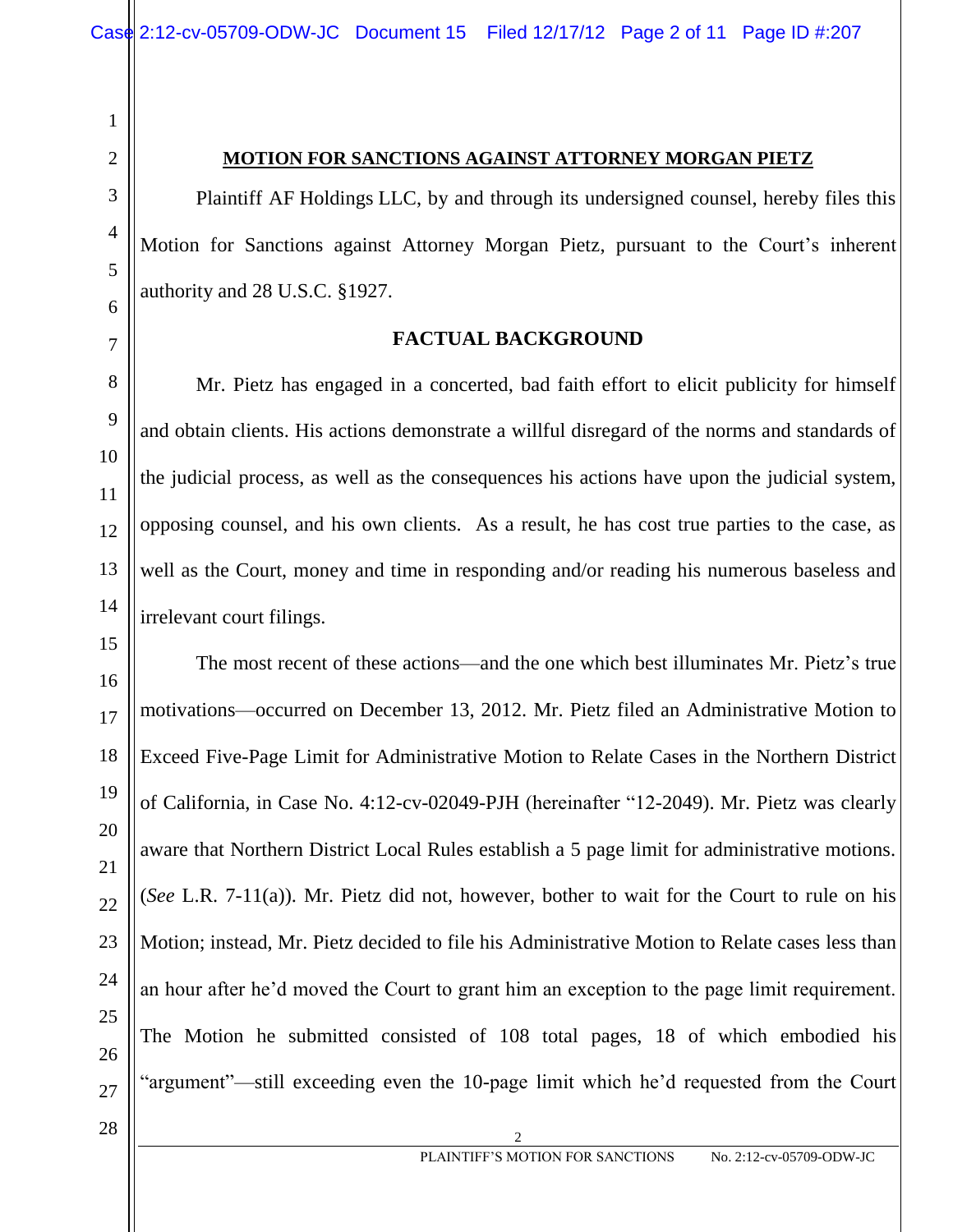(but for which he did not wait to obtain approval). Mr. Pietz was apparently getting quite anxious, as he did not even bother to request permission from the Court before filing his gargantuan Motion in four more cases, though Plaintiff notes that the filings in these other four cases now bear the notation "Filed in Error – Please Disregard."<sup>1</sup> Such conduct clearly indicates an ulterior motive. An attorney who merely sought to relate cases would, upon reading the local rules, realize that the Northern District has carefully set forth guidelines to minimize the breadth of argument in administrative motions. The Local Rules not only mandate a 5 page limit, but also provide only four days for opposing counsel to respond. It is thus alarmingly clear that Mr. Pietz's Motion to Relate Cases was not, as he claimed, borne out of a desire to achieve judicial efficiency. Why, then, would he have done all this? The clear answer is that he was motivated by a desire to achieve publicity, and thus broaden his client base. There is a community of individuals who are strongly anti-copyright enforcement, who operate the ridiculously-titled websites fightcopyrighttrolls.com and dietrolldie.com. Mr. Pietz's actions described herein are designed to achieve greater publicity from these websites, with the aim of drumming up business from defendants who have been sued by Prenda Law<sup>2</sup> for copyright infringement.

1

2

3

4

5

6

7

If the fiasco with Mr. Pietz's Administrative Motion to Relate Cases had been his only such action, it might have been possible to simply attribute this behavior to unskillful lawyering. However, Mr. Pietz has exhibited a pattern of such behavior. One of the most egregious examples is his publication of what the undersigned believed to be confidential communication between himself and Mr. Pietz. Though the undersigned stands by every  $\overline{a}$ 

 $28 \int_{0}^{2}$  For which the undersigned serves in an of Counsel role 3 1 3:12-cv-02393-CRB, 5:12-cv-02394-LHK, 3:12-cv-02396-EMC; 4:12-cv-02411-PJH; the docket currently reflects that these latter four motions were filed in error, but the fact remains that Mr, Pietz acted as described above in the matter of Case No. 4:12-cv-02049-PJH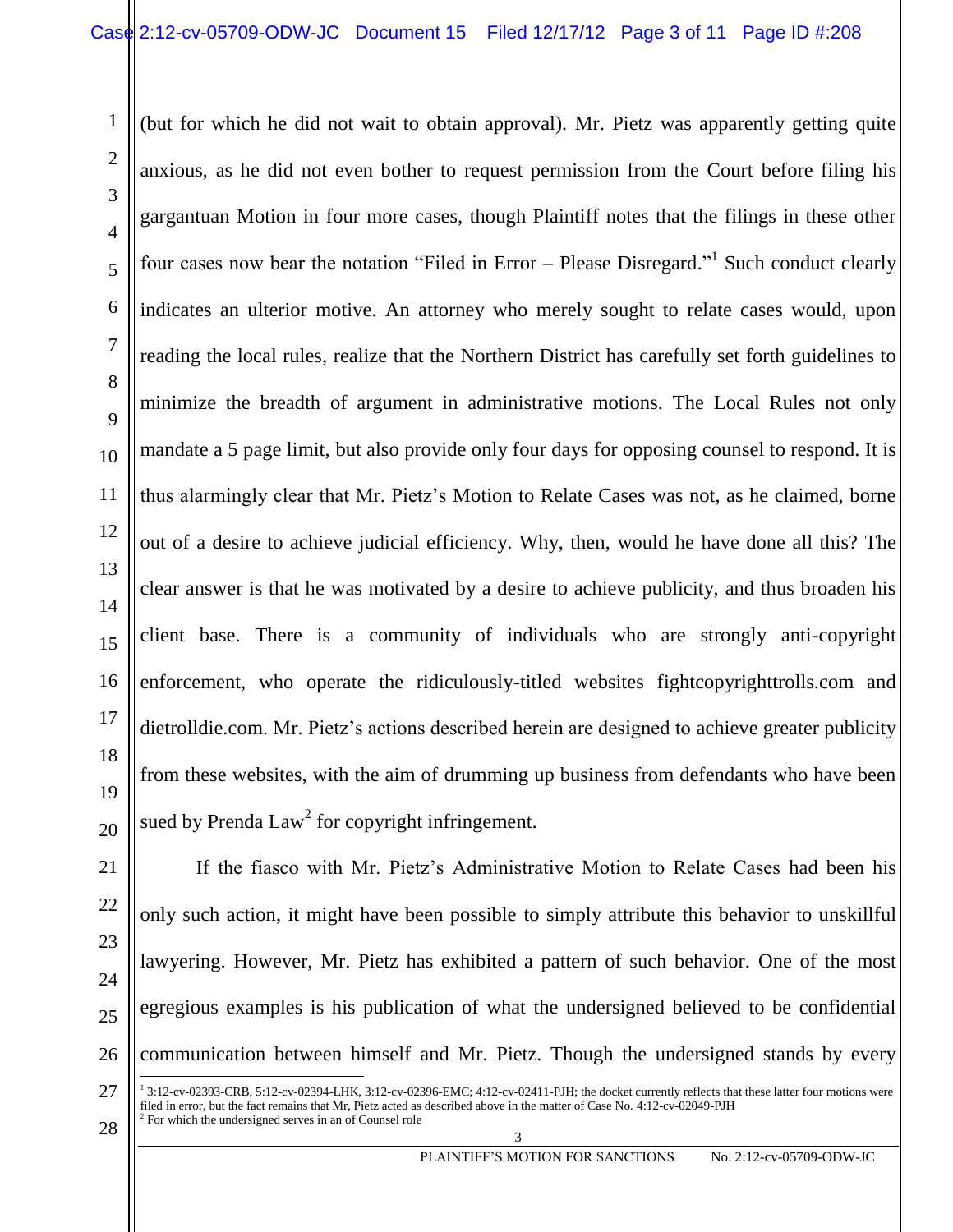word he said therein, Mr. Pietz has committed a grievous ethical violation by not only publishing those emails as an exhibit to his Supplement to Notice of Related Cases in this District, and his Administrative Motion to Relate Cases in the Northern District of California, but also providing the email exchange to the fightcopyrighttrolls.com website. While this is a reality that has taken over the traditional legal practice—meet and confers are published the moment they are complete, no sense of professionalism or confidentiality or courtesy amongst (some) lawyers—it does not have to be accepted as the new standard.

Mr. Pietz's attempts to attract the attention of defendants in the undersigned's cases stretch even farther back. Mr. Pietz is attorney for Defendant in *Lightspeed v. Nason* (Super. Ct. Los Angeles County, 2012, No. NC057950). In that case, Mr. Pietz filed three separate motions to be heard at one hearing: a motion for sanctions (based solely on the Complaint itself), a motion to furnish security, and a demurrer. Mr. Pietz chose to copy and paste the first six pages—containing the same sort of abusive, unsubstantiated allegations as he has presented in the instant Motion—across all three of his motions. The Court thoroughly admonished Mr. Pietz for his lack of judgment in filing the motion for sanctions and motion to furnish security, commenting on how he was wasting the resources of the Court. That case now carries on, and the Court in that area is well aware of Mr. Pietz's tactics.

1

2

3

4

 $\begin{array}{c|c|c|c|c} \hline 28 & 4 \end{array}$ Mr. Pietz, apparently not content with his body of sanctionable conduct, also filed an "*Ex Parte* Application for Leave to Take Limited Discovery Prior to Rule 26(f) Conference Regarding Alan Cooper and to Stay Subpoena Date" in Case No. 3:12-cv-04976-JSW on December 14, 2012 (ECF No. 12). This document consists of a nearly verbatim rehashing of the baseless, irrelevant conspiracies that Mr. Pietz set forth in his Administrative Motion to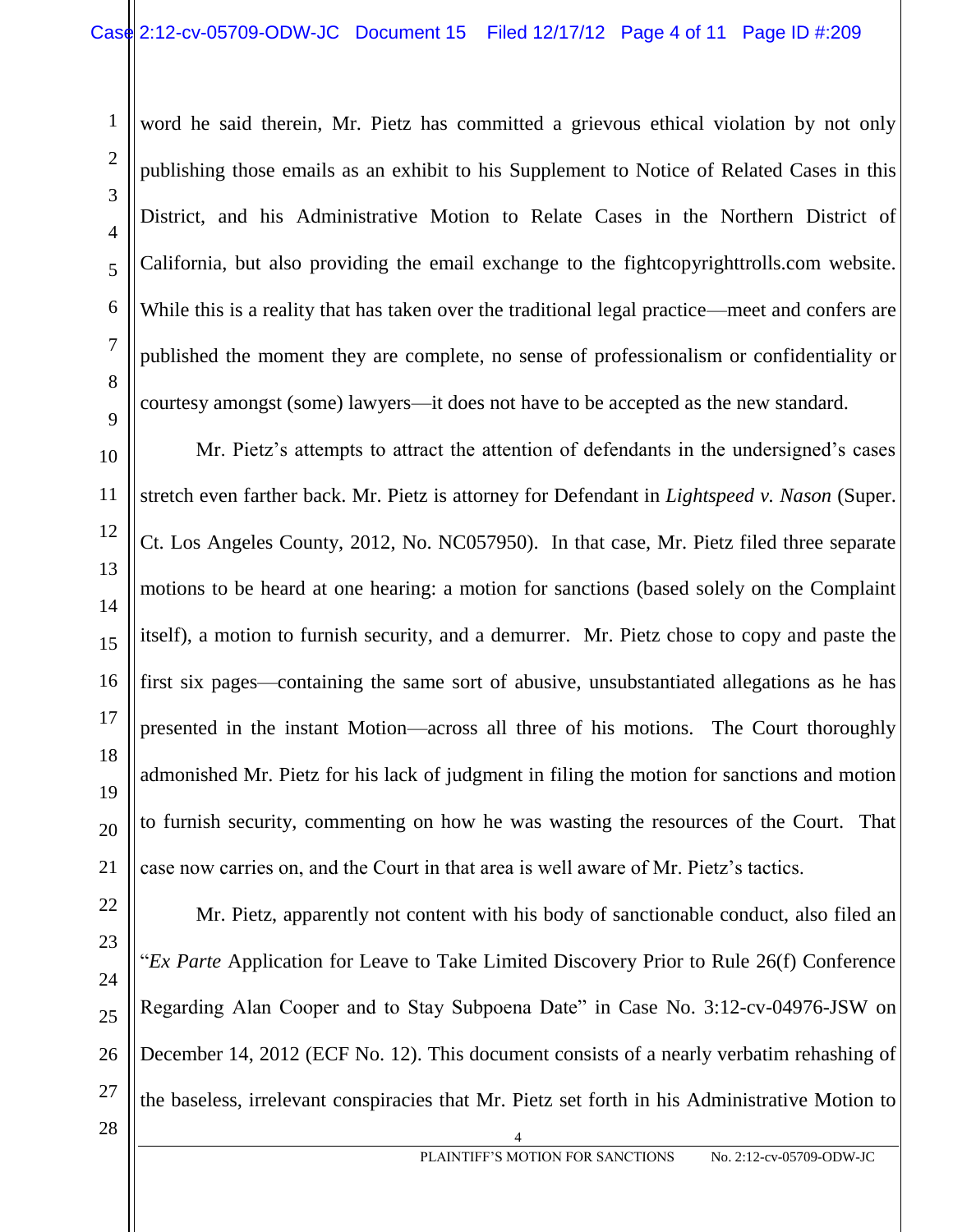Relate Cases and his Administrative Motion to Exceed Five-Page Limit for Administrative Motion to Relate Cases in the instant action. This conduct on the part of serial-filer Mr. Pietz directly mirrors his conduct before the Los Angeles Superior Court in *Lightspeed v. Nason*; Mr. Pietz takes the same abusive, unfounded allegations, repeats them verbatim across multiple forms of documents, and expects that he will get the results that he wants. Mr. Pietz's bad faith, transparent attempts to gain publicity, by unreasonably and vexatiously multiplying the proceedings, should no longer go unpunished. Plaintiff contends that this Court should act swiftly and firmly to demonstrate to Mr. Pietz that he cannot continue to conduct his practice in this manner.

12 13 ///

**///**

14

1

2

3

4

5

6

7

8

9

10

11

15

16

17

18

19

20

21

22

23

24

# **LEGAL STANDARD**

"Courts of justice are universally acknowledged to be vested, by their very creation, with power to impose silence, respect, and decorum, in their presence, and submission to their lawful mandates." *Chambers v. Nasco,* 501 U.S. 32, 43 (1991) (Internal citations omitted). Under this inherent authority, "a court may assess attorney's fees when a party has acted in bad faith, vexatiously, wantonly, or for oppressive reasons." *Id.* Under this inherent authority, a court may further assess attorney's fees when a party "shows bad faith by delaying or disrupting the litigation." *Id.*

25 26 27 "Any attorney…who so multiplies the proceedings in any case unreasonably and vexatiously may be required by the court to satisfy personally the excess costs, expenses, and attorneys' fees reasonably incurred because of such conduct." 28 U.S.C. § 1927.

 $\begin{array}{c|c|c|c|c} \hline 28 & 5 \end{array}$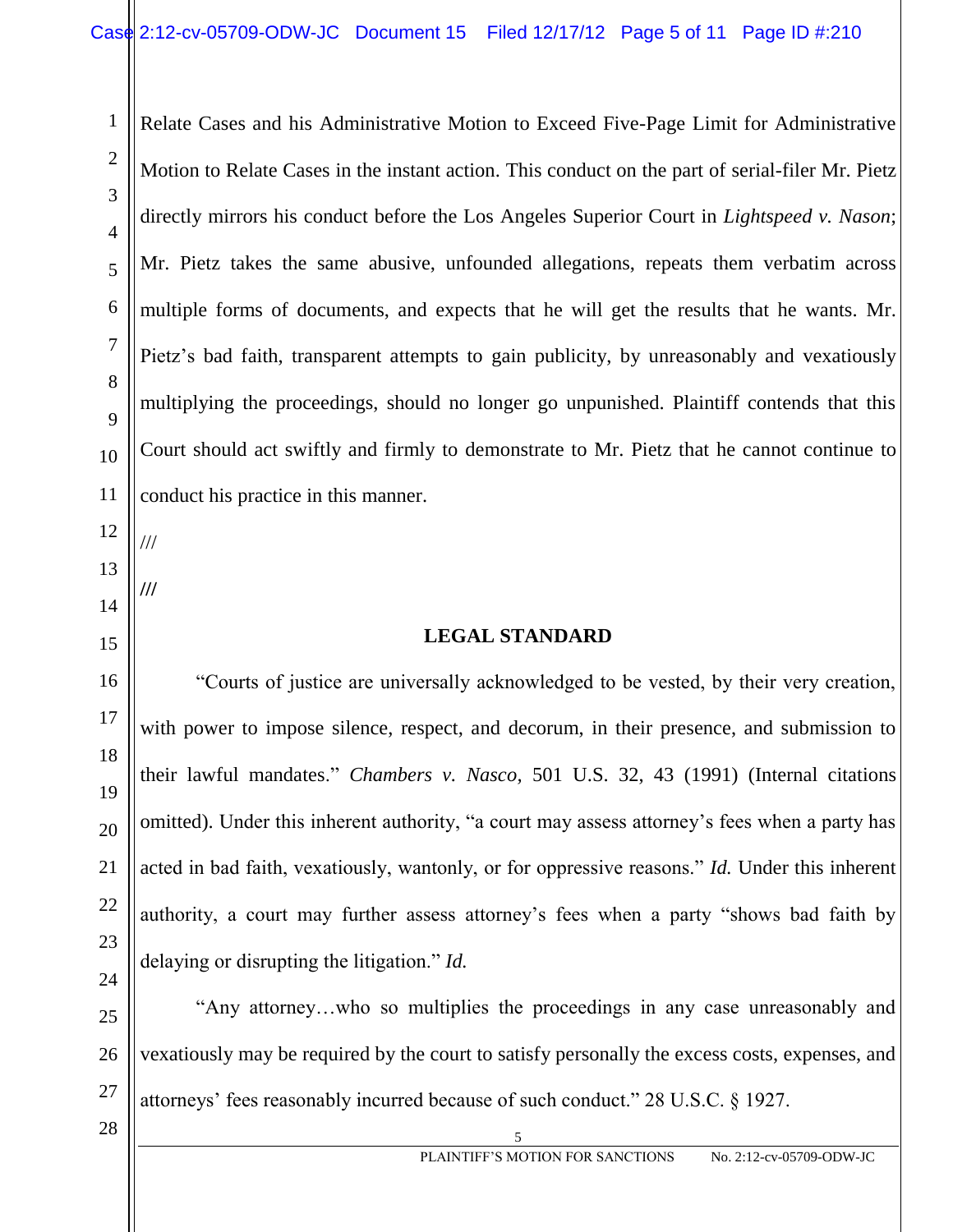#### **ARGUMENT**

# 3

4

5

6

7

8

9

10

11

12

13

14

15

16

17

18

19

20

21

22

23

24

1

2

## **I. MR. PIETZ SHOULD BE SANCTIONED UNDER THE COURT'S INHERENT AUTHORITY**

#### **A. MR. PIETZ HAS ACTED IN BAD FAITH**

As described in Plaintiff's factual background, Mr. Pietz's actions in the Central District of California, in the Northern District of California, in the Los Angeles County Superior Court, and over the Internet all clearly indicate that Mr. Pietz's motive in conducting himself as he has is to gain publicity for his practice. Specifically, Mr. Pietz's redundant and multiplicative filings against Prenda Law clients are an attempt to persuade defendants in Prenda Law cases to hire him for their defense. It turns out that such harassing actions are looked upon favorably by two niche anti-copyright enforcement websites, fightcopyrighttrolls.com and dietrolldie.com. Indeed, Mr. Pietz's strategy could be said to have worked, as the former blog has devoted two of its last four blog entries to Mr. Pietz's filings.  $3$  The first post in footnote 3, "Brett Gibbs Throws a Tantrum", contains what the undersigned believed to be confidential e-mail communications between himself and Mr. Pietz, communications which were undoubtedly provided to the website by Mr. Pietz in an effort to bolster his publicity campaign. Though publicizing such confidential communication, without having any justification for doing so, in multiple filings, was bad enough, his publicizing those communications to an anti-copyright enforcement blog for his own benefit is the epitome of bad faith.

<sup>27</sup>  $28 \parallel \frac{\text{masses}}{6}$  $\overline{a}$  $^3$  http://fightcopyrighttrolls.com/2012/12/11/facing-uncomfortable-questions-brett-gibbs-throws-a-tantrum/, http://fightcopyrighttrolls.com/2012/12/17/another-day-another-tantrum-but-this-time-brett-gibbs-directs-judges-tothis-site/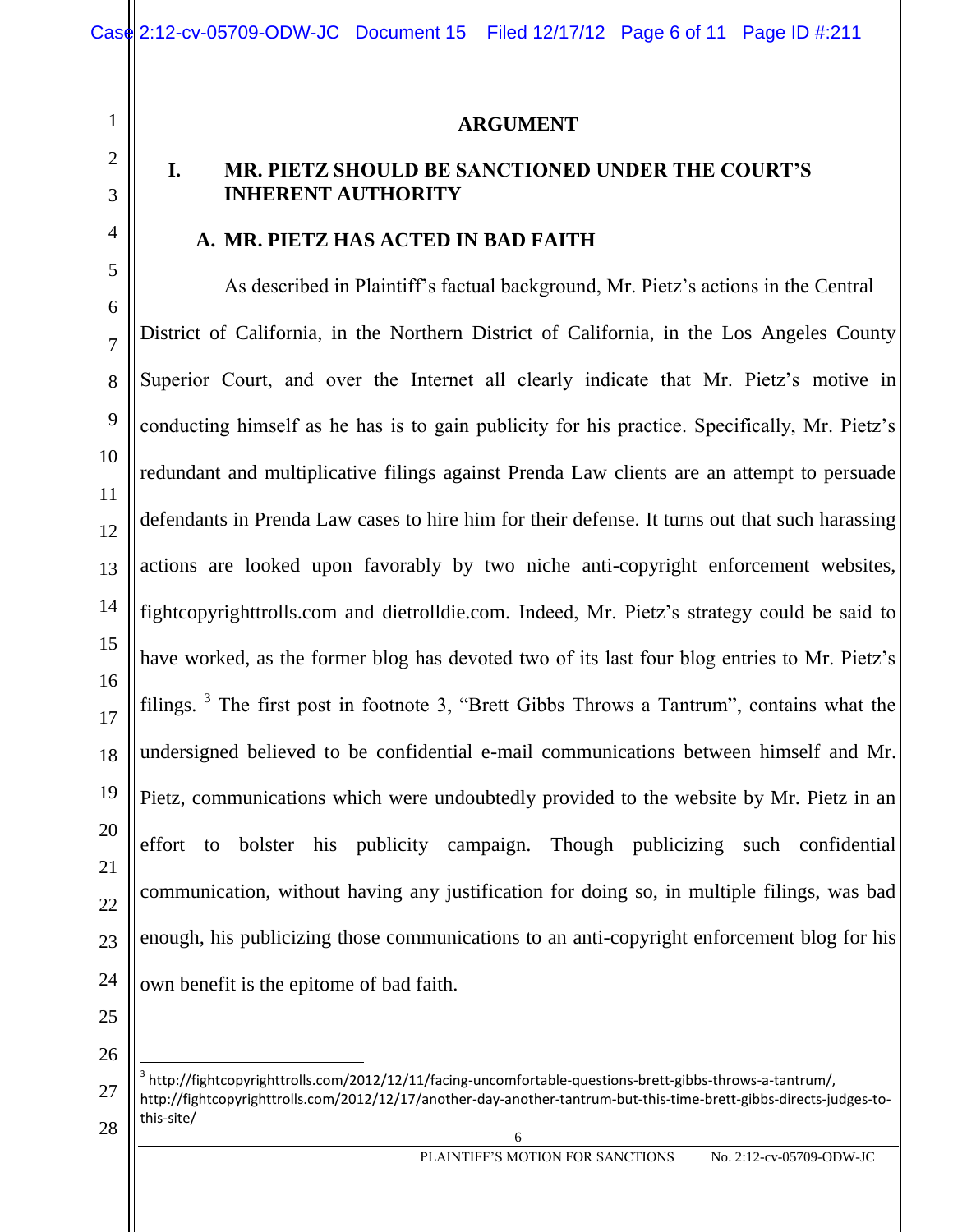Mr. Pietz indicated in his Notice of Related Cases, as well as his Supplement to Notice of Related Cases, his client is the putative Doe defendant in case No. 2:12-cv-8333- DMG-PJW.<sup>4</sup> Similarly, Mr. Pietz's client in the Northern District of California is the "putative John Doe in 3:12-cv-04976-JSW."<sup>5</sup> If Mr. Pietz were not acting in bad faith, he would be making the arguments that he is currently making (far-fetched though they may be) within *only* the context of those cases and those cases alone. His duty is to help his clients avoid liability for copyright infringement in those two cases. In his reckless pursuit of publicity, Mr. Pietz has abandoned that duty, attempting instead to abuse the judicial process for his own gain.

///

1

# **B. MR. PIETZ HAS ACTED VEXATIOUSLY AND WANTONLY**

Mr. Pietz's conduct is motivated by gaining publicity on the niche anti-copyright enforcement blogs to which defendants in Prenda cases often turn for (misguided and inaccurate) advice. Even a cursory examination of the websites demonstrates an irrationally concentrated hatred for Prenda Law on the part of their authors. Thus, in order to ingratiate himself to the authors of these websites, Mr. Pietz has structured his publicity campaign to both allege unsubstantiated claims against Prenda Law and also make those allegations in as unnecessarily repetitive a manner as possible, forcing Plaintiff's counsel to literally throw away time and money to individually address different filings that should have, at the very

 $\overline{a}$ 

<sup>28</sup> <sup>7</sup> *See AF Holdings v. John Doe*, No. 4:12-cv-02049-PJH at ECF No. 40. <sup>4</sup> See "Notice of Related Cases" and "Supplement to Notice of Related Cases" 5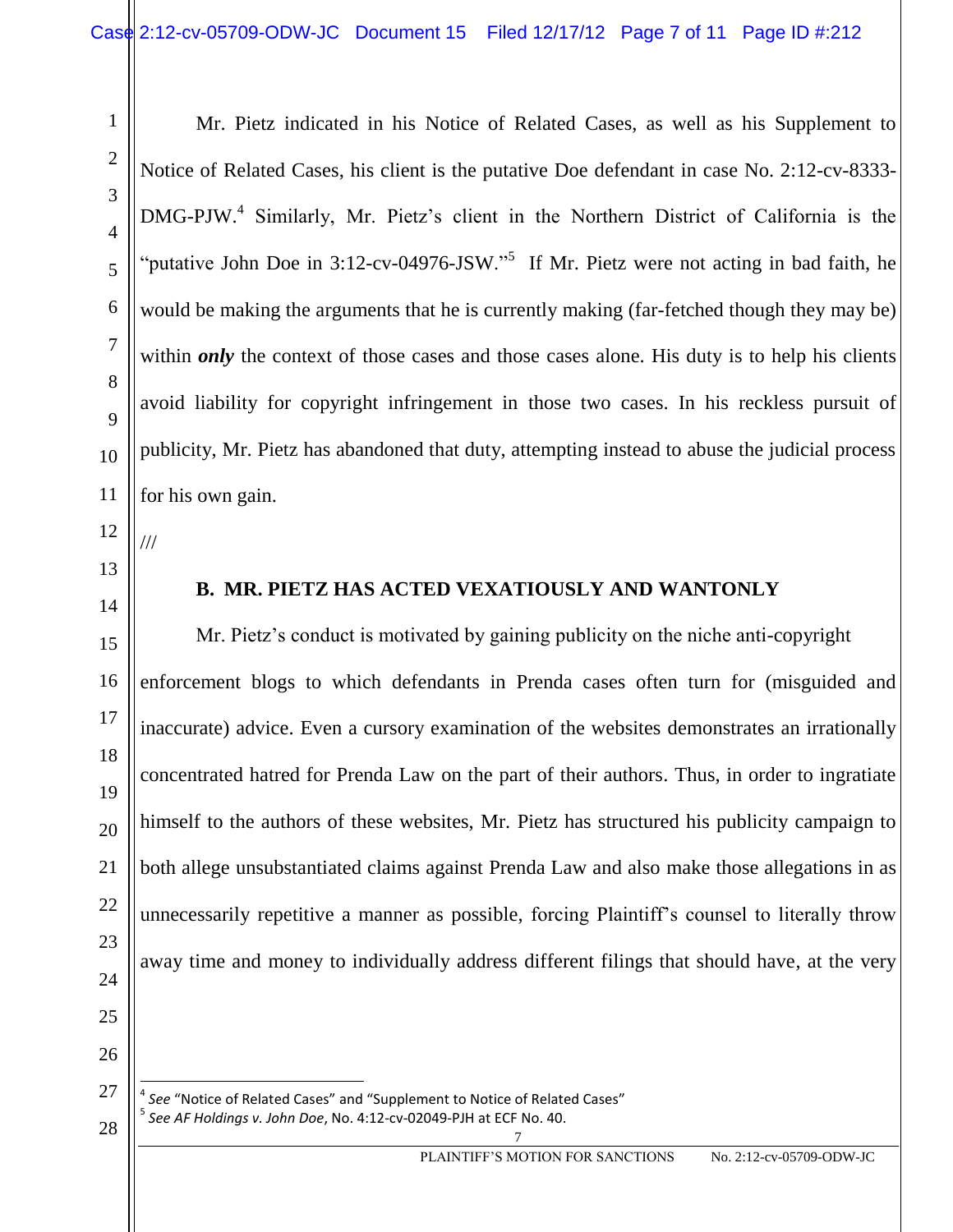least, been made as a single filing in the case in which Mr. Pietz represents the "putative Doe Defendant<sup>"6</sup> (though in reality the filings should not have been made at all).

As described in the Factual Background section above, Mr. Pietz's tendency toward vexatious conduct has been repeatedly established, in not only the Central District of California, but also in the Northern District of California and in the Los Angeles County Superior Court. Mr. Pietz has wantonly conducted his publicity campaign. He has ignored several of the principles which govern attorney conduct, including violating his duty to his client and ignoring his responsibility to maintain the confidentiality of confidential communication. He filed a 108 page Administrative Motion to Relate Cases (consisting of 18 pages of "argument") in the Northern District case  $12{\text -}2049^7$  just 59 minutes after filing an Administrative Motion to Exceed Five-Page Limit for Motion to Relate Cases. It is undoubtedly forgivable to err in consulting or interpreting local rules. What is not forgivable is recognizing that a rule exists and then completely ignoring the rule; indeed, the 18 pages of argument in Mr. Pietz's Administrative Motion to Relate Cases exceeded even the 10 pages which he requested in his request to exceed the five-page limit. Mr. Pietz's haste, and his decision to not even await the permission that he requested from the Court, is an affront to the dignity of the Court, and demonstrates a wanton disregard for his obligations as an attorney. Let us imagine, for a moment, how Mr. Pietz's client might feel upon learning that Mr. Pietz willfully disregarded the rules in this manner. What rationale could Mr. Pietz offer as to why he did so? Mr. Pietz would presumably have included his rationale in his

26 27

1

2

3

4

5

6

7

8

9

10

11

12

13

14

15

16

17

18

19

20

21

22

23

24

<sup>28</sup> <sup>8</sup> *AF Holdings v. John Doe,* No. 4:12-cv-02049-PJH 6 3:12-cv-04976-JSW in the Northern District of California, No. 2:12-cv-8333-DMG-PJW in the Central District of California 7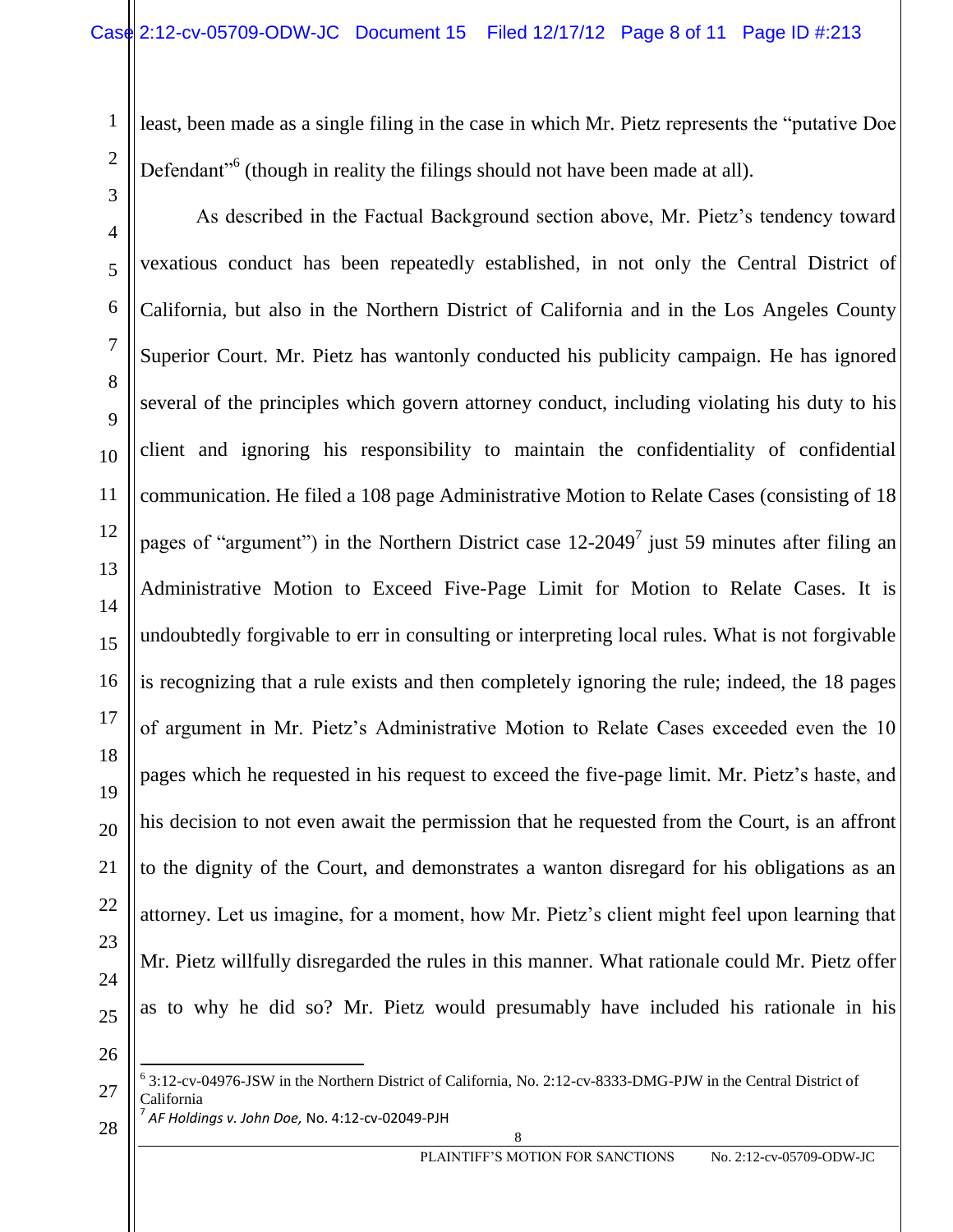Administrative Motion to Relate Cases if any meritorious rationale existed; given that Mr. Pietz's true rationale was to accumulate publicity as quickly as possible, it is unsurprising that Mr. Pietz offered no explanation to the Court as to why he would willfully disregard a rule he had just requested permission from the Court to be excused from following. Mr. Pietz's unnecessarily duplicative and overly burdensome filings in the instant actionnamely, his Notice of Related Cases and Supplement to Notice of Related Cases—begin making more sense in this context.

10

1

2

3

4

5

6

7

8

9

11

12

13

15

17

19

20

21

22

23

24

25

26

27

## **C. MR. PIETZ HAS DELAYED AND DISRUPTED THE LITIGATION IN BAD FAITH**

14 16 18 Mr. Pietz has not offered any justification for his actions described herein because it is impossible for him to admit to his true motives. The cases in which Mr. Pietz has so unceremoniously inserted himself, as well as the cases in which he purportedly represents the "putative Doe defendant," are copyright infringement cases. In all of the duplicative, vexatious filings made by Mr. Pietz, only the argument regarding standing even *remotely* relates to Plaintiff's claim of copyright infringement. In addition to the fact that all of Mr. Pietz's accusations are absolutely ridiculous, the fact also remains that the law requires only that an assignment agreement be signed by the assignor, and not the assignee, rendering these conspiracy theories irrelevant to a *prima facie* showing of copyright ownership. *See* 17 U.S.C. 204; *Effects Associates, Inc. v. Cohen, 908 F. 2d 555, 557* (9<sup>th</sup> Cir. 1990). All of Mr. Pietz's remaining ruminations are just as baseless and unsubstantiated, and, in addition, are *completely* unrelated to whether the individuals in each case committed copyright infringement. Once again, if Mr. Pietz's true motivation was to properly defend his clients,

 $\begin{array}{c|c|c|c|c} \hline \end{array}$  28  $\begin{array}{c|c|c|c} \hline \end{array}$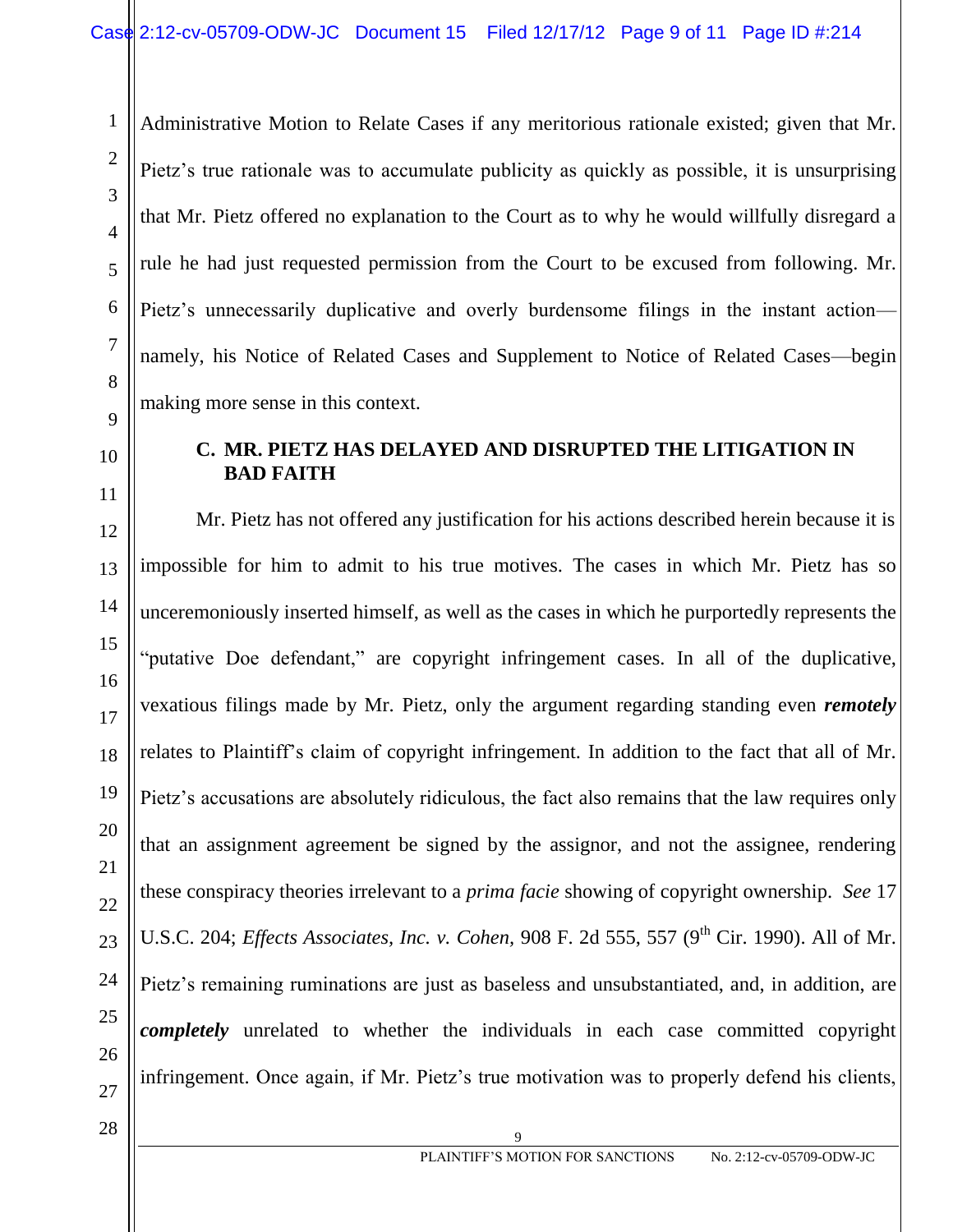maybe his conduct would be somewhat less sanctionable (though certainly sanctionable nevertheless). However, Mr. Pietz's actions have done a disservice to all parties involved, including his clients. Rather than establish a potential defense for his clients, or allow the litigation to play out between the Plaintiff and the actual defendants, who are not his clients, in the other respective cases, Mr. Pietz has focused all of his efforts on vexatiously and duplicatively attacking Prenda Law and profiting from the resulting publicity. This has obviously resulted in significant disruption and delay of the proceedings, which might otherwise play out as an actual examination of the merits of the claim asserted by Plaintiff and the defenses asserted by the respective defendants.

12

13

14

15

17

18

19

20

21

22

23

24

25

1

2

3

4

5

6

7

8

9

10

11

# **II. MR. PIETZ SHOULD BE SANCTIONED UNDER 28 U.S.C. § 1927**

16 26  $28$  || 10 28 U.S.C. § 1927 provides that "Any attorney…who so multiplies the proceedings in any case unreasonably and vexatiously may be required by the court to satisfy personally the excess costs, expenses, and attorneys' fees reasonably incurred because of such conduct." 28 U.S.C. § 1927. Mr. Pietz's conduct is a shining example of the sort of conduct which 28 U.S.C. § 1927 sought to deter and punish. Mr. Pietz has not only levied numerous libelous, unsubstantiated, and irrelevant allegations against Prenda Law, but he has done so across multiple cases in the Central and Northern Districts of California (as well as in the media and blogs), with the ultimate aim of garnering publicity and attracting Prenda Law defendants as clients. Mr. Pietz, while unreasonably and vexatiously multiplying the proceedings in this manner, has ignored his duty to respect the Court and to represent his client, and has harassed and overburdened Plaintiff's counsel. The undersigned estimates that he has incurred 10 hours of additional work on the instant case as a result of Mr. Pietz's actions, and